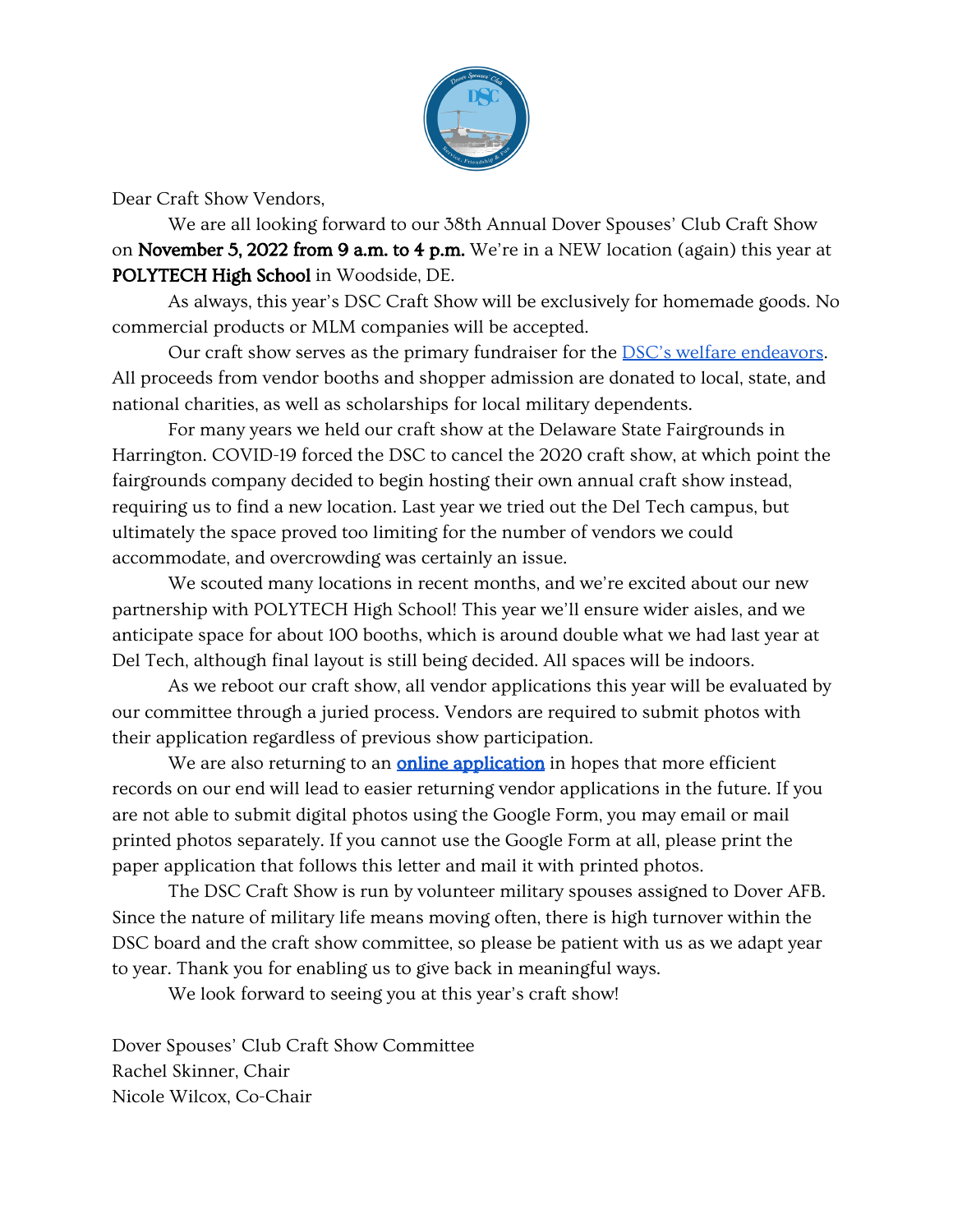# Dover Spouses' Club 2022 Craft Show Vendor Application

Please apply online if able: [www.doverspousesclub.com/craft-show-vendors.](https://www.doverspousesclub.com/craft-show-vendors) Otherwise you may use this paper application. Applications due June 14th.

## EVENT TIME & PLACE

November 5, 2022, 9 a.m. to 4 p.m. POLYTECH High School, 823 Walnut Shade Rd, Woodside, DE 19980

## CRAFT SHOW COMMITTEE CONTACT

DSC Craft Show, PO Box 2069, Dover AFB 19902 dsccraftshow@gmail.com

#### **FEES**

Standard Booth \$200 Corner Booth \$250

## VENDOR CONTACT INFORMATION

| Name:            |
|------------------|
| Email:           |
| Mailing Address: |
| Phone:           |

## VENDOR SHOP INFORMATION

Business Name:

Business Website, Etsy, Facebook, Instagram, etc:

Have you participated in the DSC Craft Show Before? If yes, please state the years you've been with us to the best you can recall.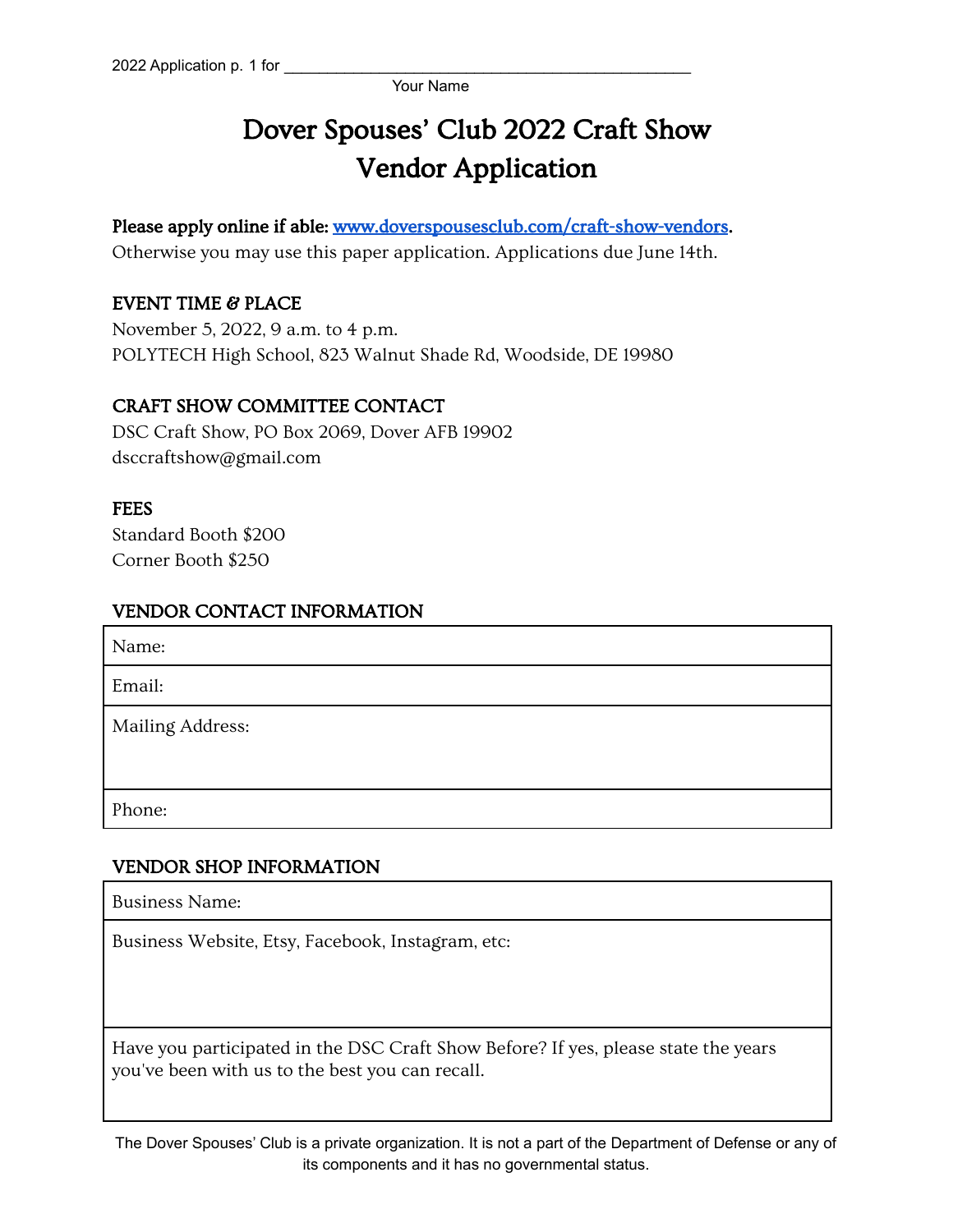## GOODS FOR SALE

Only homemade goods are allowed. We do not accept commercial products.

Please provide specifics on the goods you will have for sale. Include as much detail as you think necessary for the craft show committee to evaluate your inclusion in our event. We aim to have around 100 vendors this year, and our goal is to have as much variety as possible while ensuring the high quality our event is known to offer.

Returning vendors: please also provide up to 5 pictures showing the types of items you'll have for sale.

New vendors: please also provide up to 10 pictures, 5 of which show the tools you use for your craft and the process of you making your items so we can ensure you are the creator, and up to 5 pictures showing the types of items you'll have for sale.

What do you sell:

Details: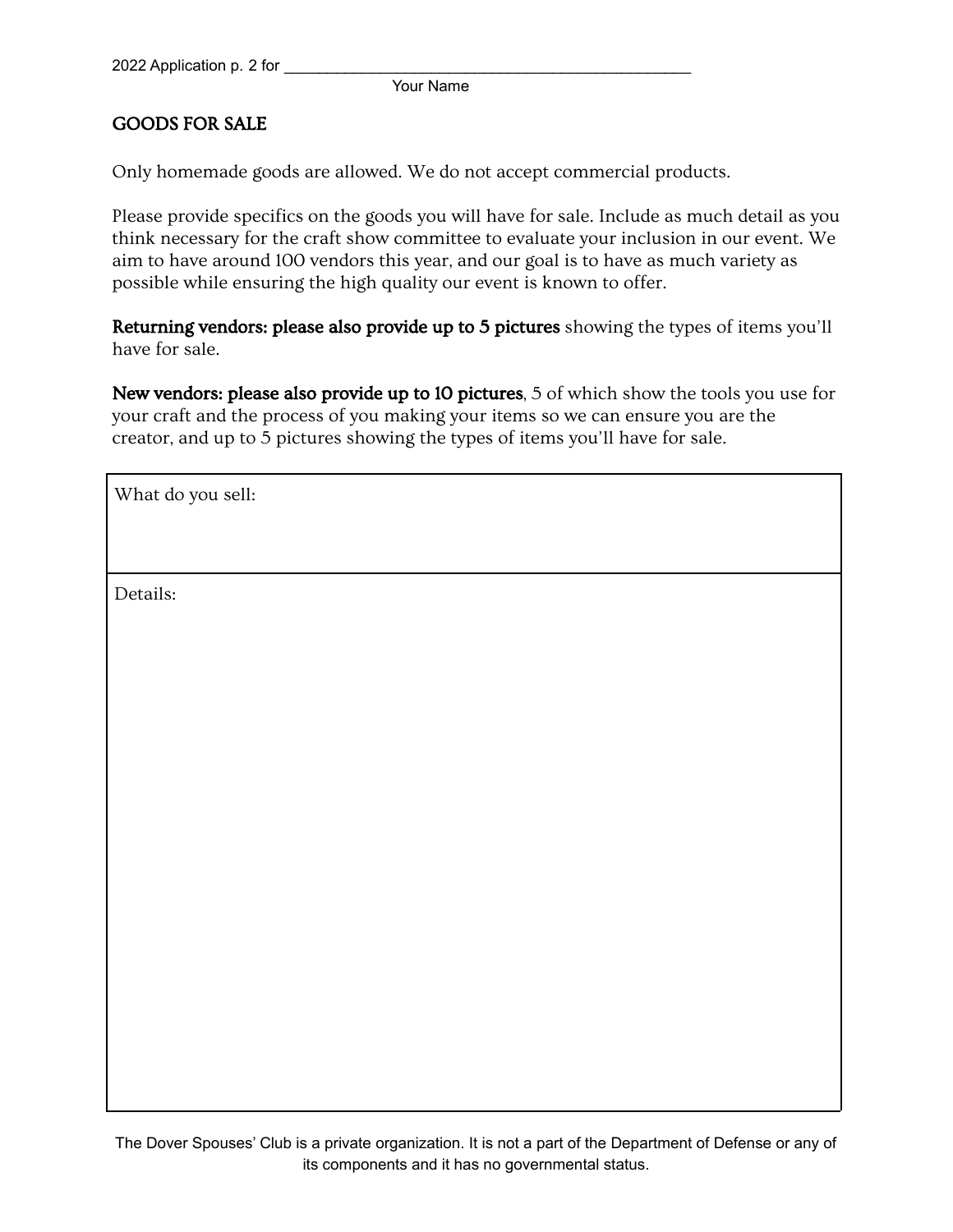## FACEBOOK ADVERTISING

In years past, we charged extra to advertise your booth on our Facebook page. This year, we will include this automatically so long as you provide the necessary information. You will be advertised as a featured vendor on our Facebook page, which will reach 600+ people as well as Facebook users within a 50-miles radius of Dover, DE.

Please state here a few sentences to advertise your goods to potential shoppers. We will quote this verbatim, so this is your chance to entice customers to come out to the show and look for your booth!

The product photos you submit with this application will be included in your ad.

| Facebook advertising wording: |  |  |
|-------------------------------|--|--|
|                               |  |  |
|                               |  |  |
|                               |  |  |
|                               |  |  |
|                               |  |  |
|                               |  |  |
|                               |  |  |
|                               |  |  |
|                               |  |  |
|                               |  |  |

# BOOTH RENTAL

| How many 10x10 spaces would you like to rent? Each standard space is \$200.          |
|--------------------------------------------------------------------------------------|
|                                                                                      |
| 口 2                                                                                  |
| $\Box$ 3                                                                             |
| (We may not be able to accommodate any triple spaces this year, but we will consider |
| requests as we finalize the event layout.)                                           |

Do you want to upgrade to a corner booth? This is a \$50 additional charge. Corner booths are limited and will be awarded in order of application submission date. ❏ yes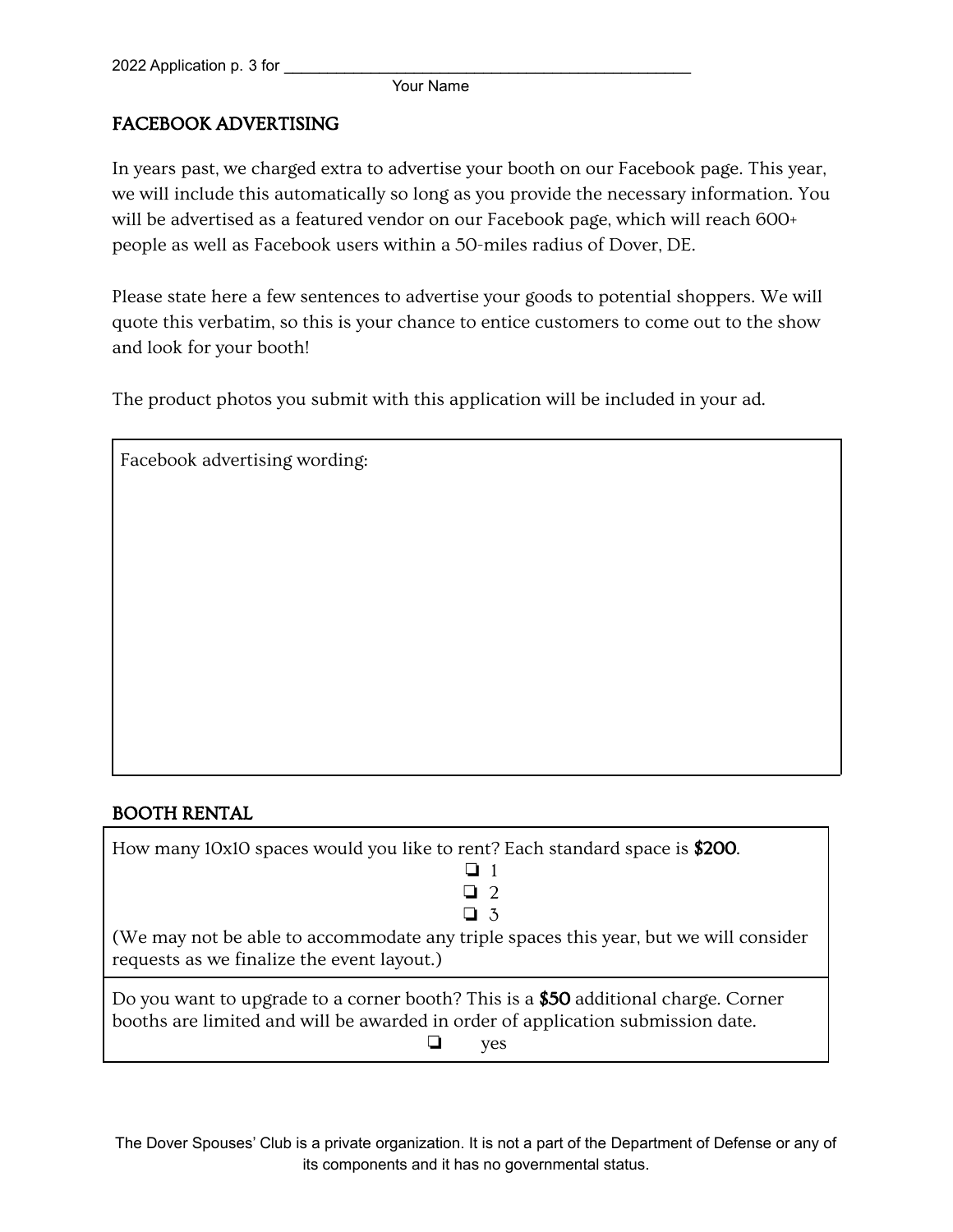## EVENT LOGISTICS

Will you need electricity? (You must provide your own 3-prong extension cord.) ❏ yes

Doors open at 9 am on Sat. What is your preferred arrival time? We will do our best to accommodate requests, but we need to space out arrivals so there isn't a traffic jam at the entry points. Your actual time will be confirmed to you at a later date.

- ❏ 8:00 pm to 9:00 pm Fri + 6:00 am Sat (limited availability restricted to double & triple booths)
- ❏ 6:00 am Sat
- ❏ 6:30 am Sat
- ❏ 7:00 am Sat
- ❏ 7:30 am Sat
- ❏ 8:00 am Sat

If your preferred arrival time cannot be accommodated, would you prefer to be bumped to a slot 30 minutes earlier or later?

- ❏ 30 min earlier
- ❏ 30 min later

If one rectangular banquet table were to be provided free of charge, would you use it? (Please note, we are still exploring options for providing tables at our new location, so this is not yet a guaranteed option. You will be notified at a later date if we can accommodate your request.)

- ❏ Yes, I'd like a 6 ft or 8 ft table
- ❏ Yes, I'd like a table but only if it is 6 ft
- ❏ Yes, I'd like a table but only if it is 8 ft
- $\Box$  No, I will bring my own table(s)

Do you want a folding chair provided for you and each of your assistants free of charge?

❏ yes

How many assistants will you bring with you?

Do you have any special requests or needs for yourself or your booth?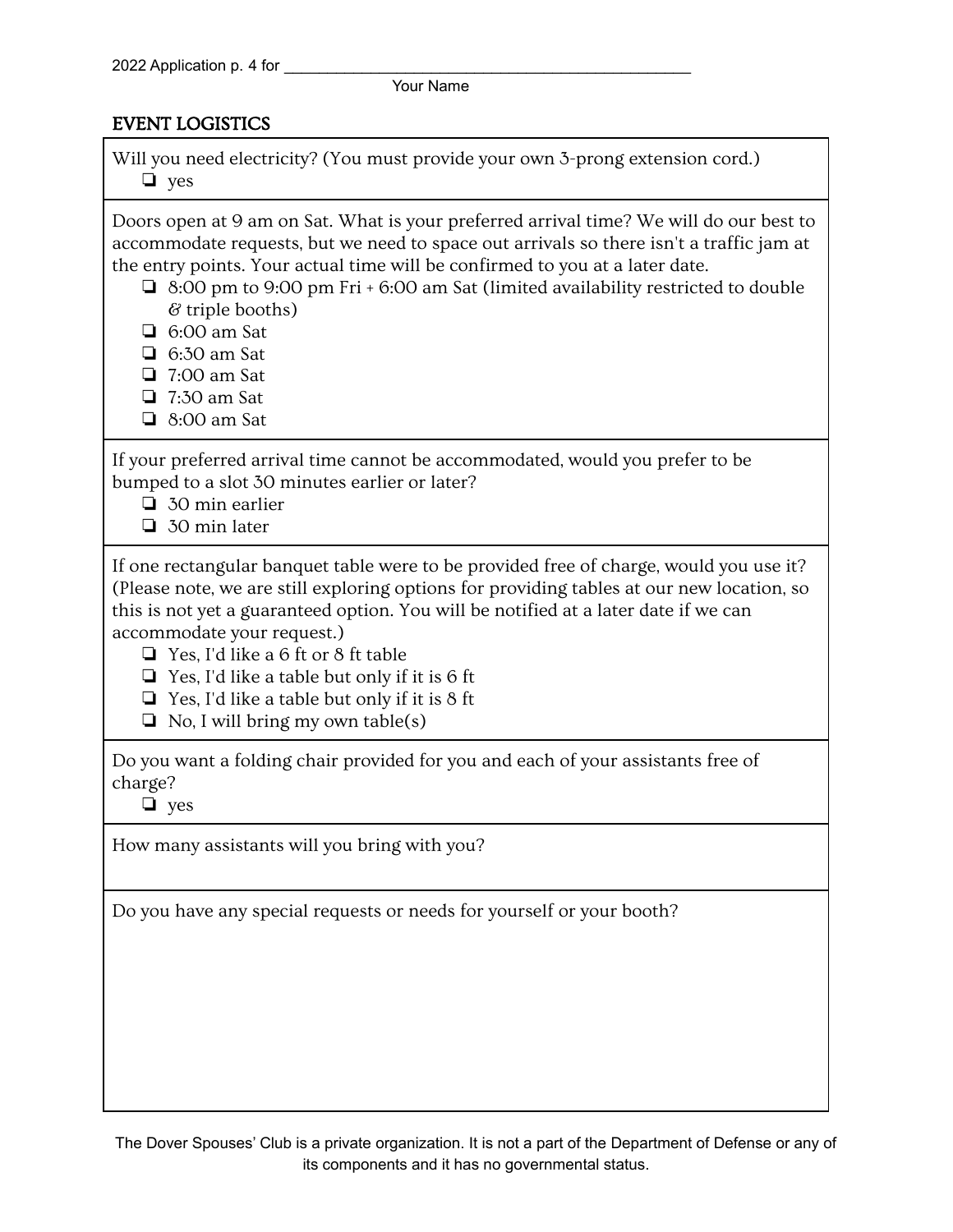# 2022 VENDOR CONTRACT

The Dover Spouses' Club (herein referred to as DSC) is a 501(c)4 non-profit, EIN 51-0321275. The DSC is a charitable organization promoting social welfare and the common good within the military and local communities through charitable activities, educational opportunities and social improvements. The DSC is a self-sustaining private organization under Air Force Instruction 34-233 in accordance with IRS guidelines and federal, state, and local laws governing like civilian activities. The DSC is not a part of the Department of Defense or any of its components and has no governmental status.

It is agreed and understood that the Vendor will indemnify the DSC and/or their assignees, and hold them harmless from and against any and all claims, damages, actions, liabilities, and expenses in connection with the DSC 2022 Craft Show. This includes loss of life, personal injury, and/or damage to property arising from or out of the occupancy or use by Vendor, of the premises or any part thereof, or any part of POLYTECH High School (herein referred to as POLYTECH) property or occasioned wholly or in part by any act or omission of Vendor, its Agents, Contractors, or Employees.

## VENDOR RULES

## Please initial before each rule and sign at the bottom

- Booth Fees Once a Vendor is accepted into the show and has submitted payment, their payment is NON-REFUNDABLE if the Vendor later cancels. If the 2022 DSC Craft Show is canceled for any reason, the Vendor will receive a refund of their booth fees.
- Returned Checks CHECKS RETURNED FOR INSUFFICIENT FUNDS WILL RESULT IN A \$35 FEE. If payment is not received, the DSC has the right to deny entry into the 2022 DSC Craft Show.
	- Security Although security guards will be on site for the day of the show, neither POLYTECH nor the DSC will assume responsibility for your property.
- Set-up Time Arrival times will be assigned to each vendor. Please plan to arrive at the POLYTECH campus no more than 15 minutes prior to your set-up time. See a volunteer at your entry point to check-in and receive your vendor wristband.
- Booth Locations We will accept requests for corner booths, double booths, and triple booths; however, due to the new location, we make no guarantees until our layout is finalized in June.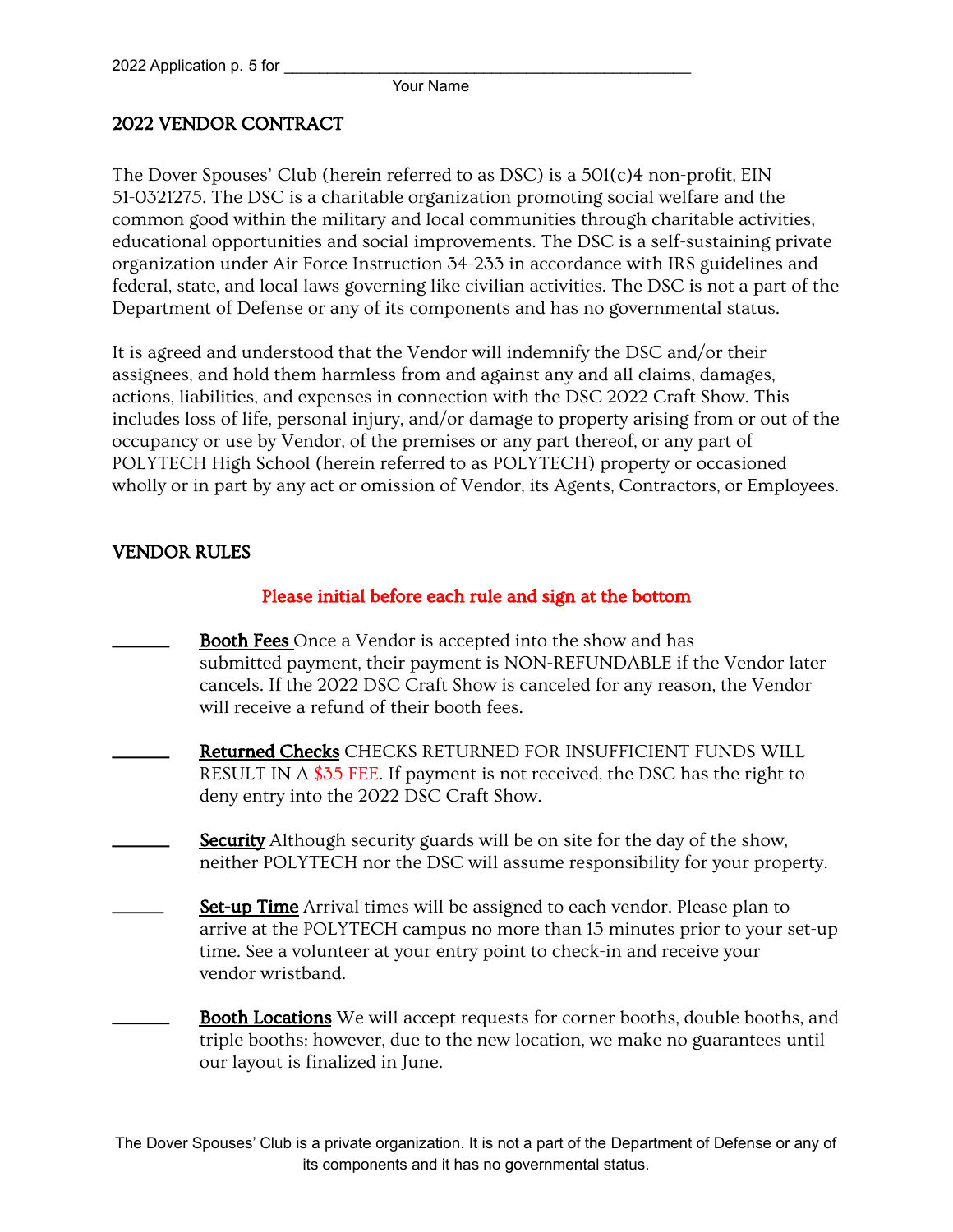#### Booths & Displays

- o VENDORS ARE REQUIRED TO STAY UNTIL 4:00 PM THE DAY OF THE SHOW. Vendors who BEGIN take-down prior to 4:00 p.m. will not be accepted to next year's show. Takedown and closure will begin after 4:00 p.m. and must be completed by 6:30 p.m. If you are not cleaned up by 6:30 p.m. you will be charged a \$50 fee.
- o Booth spaces measure approximately 10' in length and 10' in width, and your entire display must stay within the marked booth space. No displays or products will be allowed in aisles or walkways.
- o Flames are not allowed on displays.
- o Vendors are responsible for keeping their area neat, clean and hazard-free.
- o All booths must be manned by persons 18 years or older.
- o Vendors must provide insulated 3-prong extension cords (with grounds) if using electricity.
- **Smoking** Smoking is prohibited inside premises.
- Pets No pets are allowed inside premises.
- **Parking** During set-up, vendors may park near the front entrances; however, we ask that you move your vehicles to the designated vendor area before the doors open at 9 am.
	- The DSC reserves the right to remove any Vendor for cause.

## I have read and understand all Vendor Requirements:

| Vendor Signature: | Date: |
|-------------------|-------|
|                   |       |
|                   |       |

## Mail completed application pages 1-6 along with your photos to:

DSC Craft Show P.O Box 2069 Dover AFB, DE 19902

#### Email questions to:

dsccraftshow@gmail.com